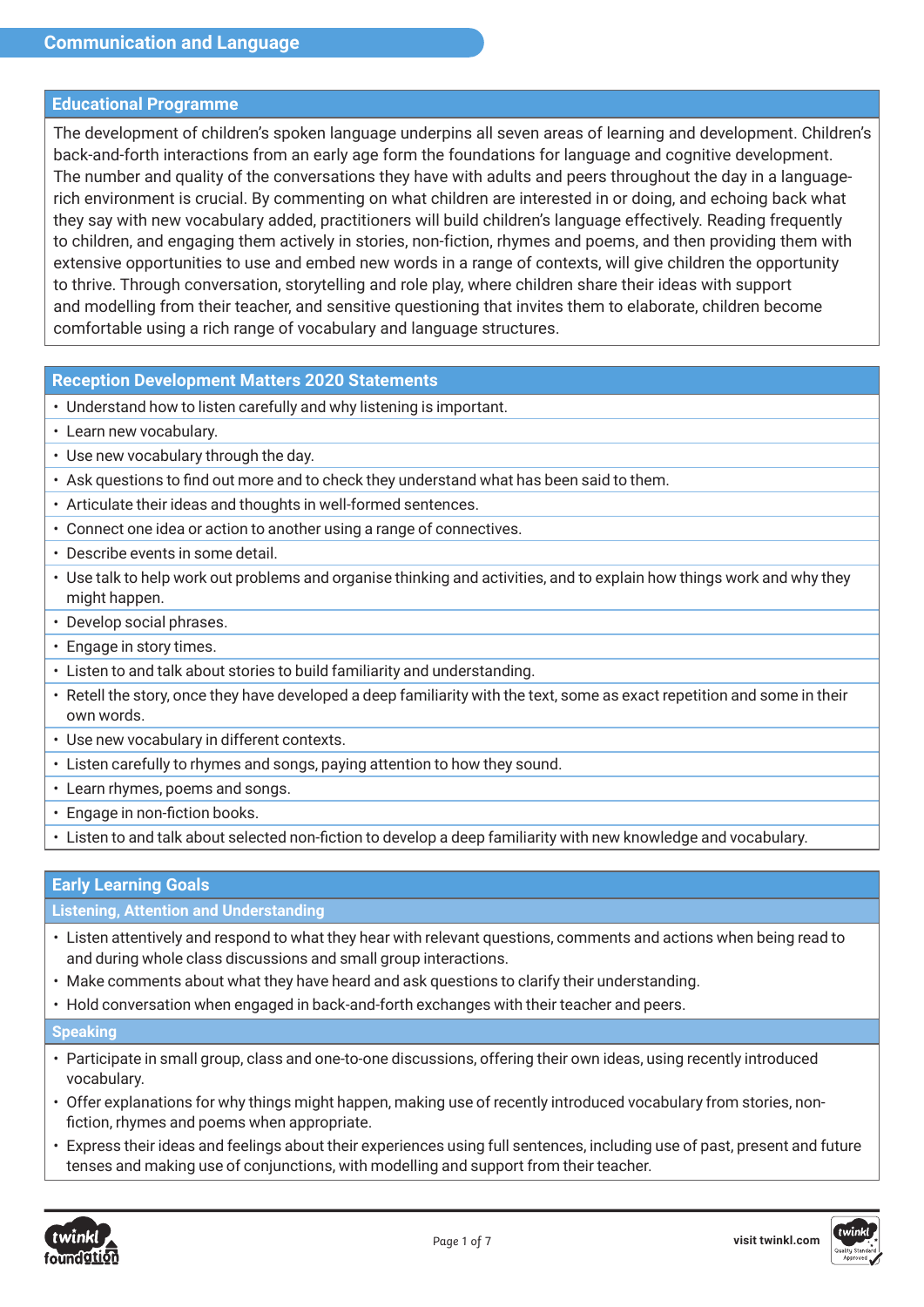Children's personal, social and emotional development (PSED) is crucial for children to lead healthy and happy lives, and is fundamental to their cognitive development. Underpinning their personal development are the important attachments that shape their social world. Strong, warm and supportive relationships with adults enable children to learn how to understand their own feelings and those of others. Children should be supported to manage emotions, develop a positive sense of self, set themselves simple goals, have confidence in their own abilities, to persist and wait for what they want and direct attention as necessary. Through adult modelling and guidance, they will learn how to look after their bodies, including healthy eating, and manage personal needs independently. Through supported interaction with other children, they learn how to make good friendships, cooperate and resolve conflicts peaceably. These attributes will provide a secure platform from which children can achieve at school and in later life.

# **Reception Development Matters 2020 Statements**

- See themselves as a valuable individual.
- Build constructive and respectful relationships.
- Express their feelings and consider the feelings of others.
- Show resilience and perseverance in the face of challenge.
- Identify and moderate their own feelings socially and emotionally.
- Think about the perspectives of others.
- Manage their own needs.
	- Personal hygiene
- Know and talk about the different factors that support their overall health and wellbeing:
- regular physical activity sensible amounts of 'screen time'
- 
- healthy eating extending the having a good sleep routine
- toothbrushing change is being a safe pedestrian

## **Early Learning Goals**

**Self-Regulation**

- Show an understanding of their own feelings and those of others, and begin to regulate their behaviour accordingly.
- Set and work towards simple goals, being able to wait for what they want and control their immediate impulses when appropriate.
- Give focused attention to what the teacher says, responding appropriately even when engaged in activity, and show an ability to follow instructions involving several ideas or actions.

#### **Managing Self**

- Be confident to try new activities and show independence, resilience and perseverance in the face of challenge.
- Explain the reasons for rules, know right from wrong and try to behave accordingly.
- Manage their own basic hygiene and personal needs, including dressing, going to the toilet and understanding the importance of healthy food choices.

# **Building Relationships**

- Work and play cooperatively and take turns with others.
- Form positive attachments to adults and friendships with peers.
- Show sensitivity to their own and to others' needs.



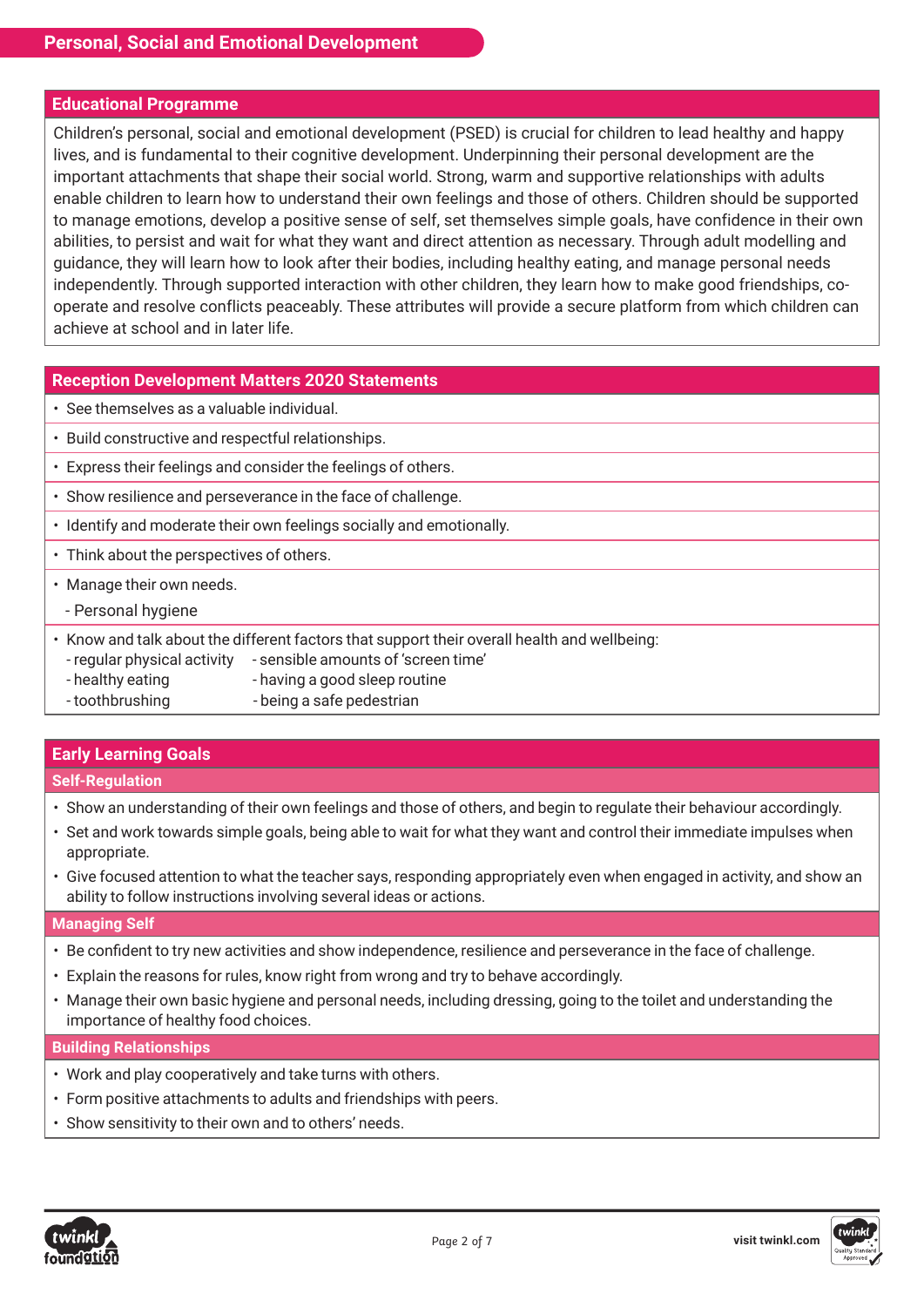Physical activity is vital in children's all-round development, enabling them to pursue happy, healthy and active lives. Gross and fine motor experiences develop incrementally throughout early childhood, starting with sensory explorations and the development of a child's strength, co-ordination and positional awareness through tummy time, crawling and play movement with both objects and adults. By creating games and providing opportunities for play both indoors and outdoors, adults can support children to develop their core strength, stability, balance, spatial awareness, co-ordination and agility. Gross motor skills provide the foundation for developing healthy bodies and social and emotional wellbeing. Fine motor control and precision helps with hand-eye co-ordination which is later linked to early literacy. Repeated and varied opportunities to explore and play with small world activities, puzzles, arts and crafts and the practise of using small tools, with feedback and support from adults, allow children to develop proficiency, control and confidence.

#### **Reception Development Matters 2020 Statements**

- Revise and refine the fundamental movement skills they have already acquired:
- rolling walking running skipping
- crawling jumping hopping climbing
- Progress towards a more fluent style of moving, with developing control and grace.
- Develop the overall body strength, co-ordination, balance and agility needed to engage successfully with future physical education sessions and other physical disciplines including dance, gymnastics, sport and swimming.
- Develop their small motor skills so that they can use a range of tools competently, safely and confidently. Suggested tools: pencils for drawing and writing, paintbrushes, scissors, knives, forks and spoons.
- Use their core muscle strength to achieve a good posture when sitting at a table or sitting on the floor.
- Combine different movements with ease and fluency.
- Confidently and safely use a range of large and small apparatus indoors and outside, alone and in a group.
- Develop overall body-strength, balance, co-ordination and agility.
- Further develop and refine a range of ball skills including: throwing, catching, kicking, passing, batting, and aiming.
- Develop confidence, competence, precision and accuracy when engaging in activities that involve a ball.
- Develop the foundations of a handwriting style which is fast, accurate and efficient.
- Further develop the skills they need to manage the school day successfully: - lining up and queuing
	- mealtimes

## **Early Learning Goals**

#### **Gross Motor Skills**

- Negotiate space and obstacles safely, with consideration for themselves and others.
- Demonstrate strength, balance and coordination when playing.
- Move energetically, such as running, jumping, dancing, hopping, skipping and climbing.

#### **Fine Motor Skills**

- Hold a pencil effectively in preparation for fluent writing using the tripod grip in almost all cases.
- Use a range of small tools, including scissors, paintbrushes and cutlery.
- Begin to show accuracy and care when drawing.



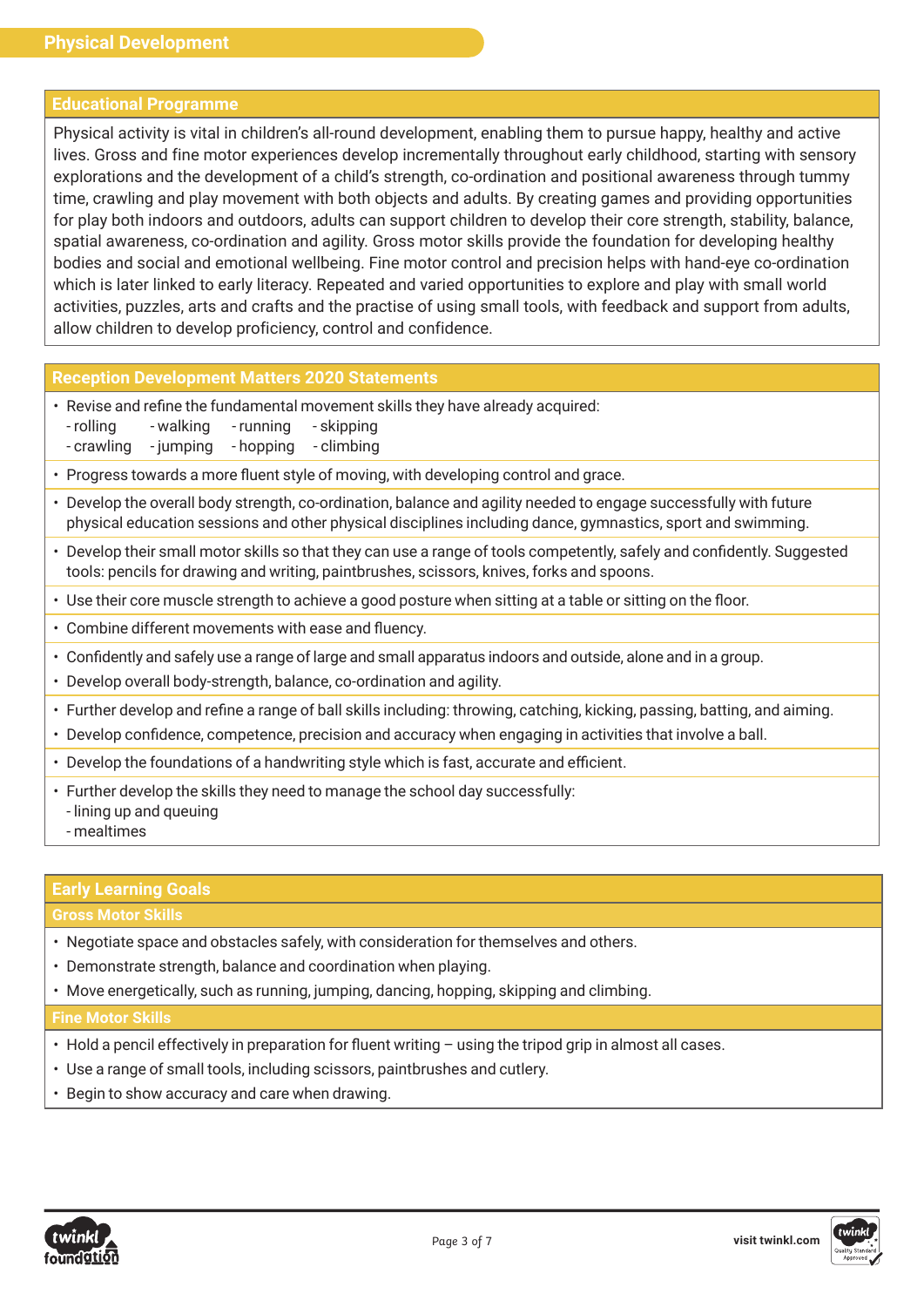It is crucial for children to develop a life-long love of reading. Reading consists of two dimensions: language comprehension and word reading. Language comprehension (necessary for both reading and writing) starts from birth. It only develops when adults talk with children about the world around them and the books (stories and non-fiction) they read with them, and enjoy rhymes, poems and songs together. Skilled word reading, taught later, involves both the speedy working out of the pronunciation of unfamiliar printed words (decoding) and the speedy recognition of familiar printed words. Writing involves transcription (spelling and handwriting) and composition (articulating ideas and structuring them in speech, before writing).

# **Reception Development Matters 2020 Statements**

- Read individual letters by saying the sounds for them.
- Blend sounds into words, so that they can read short words made up of known letter-sound correspondences.
- Read some letter groups that each represent one sound and say sounds for them.
- Read a few common exception words matched to the school's phonic programme.
- Read simple phrases and sentences made up of words with known letter–sound correspondences and, where necessary, a few exception words.
- Re-read these books to build up their confidence in word reading, their fluency and their understanding and enjoyment.
- Form lower-case and capital letters correctly.
- Spell words by identifying the sounds and then writing the sound with letter/s.
- Write short sentences with words with known letter-sound correspondences using a capital letter and full stop.
- Re-read what they have written to check that it makes sense.

## **Early Learning Goals**

**Comprehension**

- Demonstrate understanding of what has been read to them by retelling stories and narratives using their own words and recently introduced vocabulary.
- Anticipate (where appropriate) key events in stories.
- Use and understand recently introduced vocabulary during discussions about stories, non-fiction, rhymes and poems and during role play.

#### **Word Reading**

- Say a sound for each letter in the alphabet and at least 10 digraphs.
- Read words consistent with their phonic knowledge by sound-blending.
- Read aloud simple sentences and books that are consistent with their phonic knowledge, including some common exception words.

#### **Writing**

- Write recognisable letters, most of which are correctly formed.
- Spell words by identifying sounds in them and representing the sounds with a letter or letters.
- Write simple phrases and sentences that can be read by others.

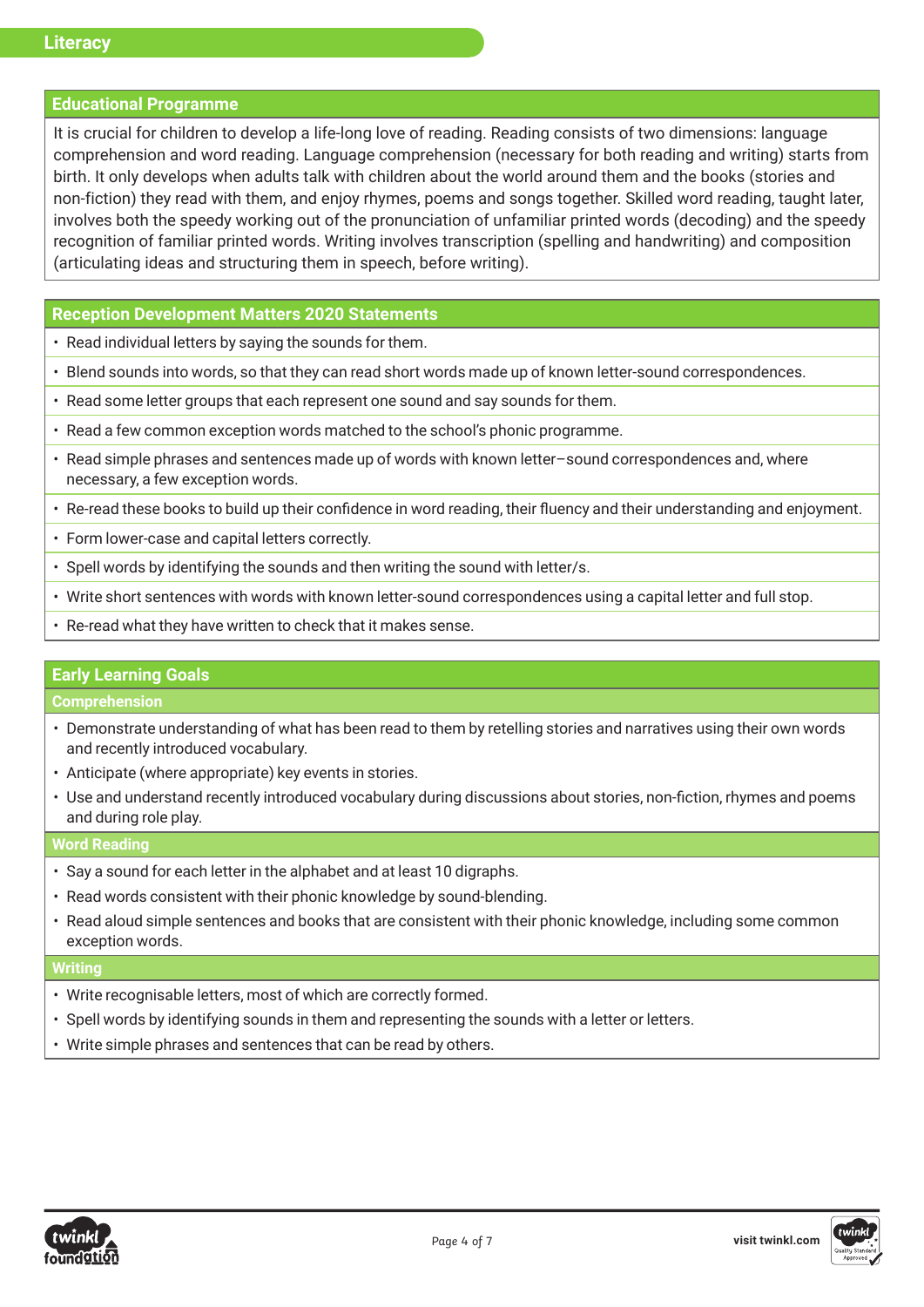Developing a strong grounding in number is essential so that all children develop the necessary building blocks to excel mathematically. Children should be able to count confidently, develop a deep understanding of the numbers to 10, the relationships between them and the patterns within those numbers. By providing frequent and varied opportunities to build and apply this understanding - such as using manipulatives, including small pebbles and ten-frames for organising counting - children will develop a secure base of knowledge and vocabulary from which mastery of mathematics is built. In addition, it is important that the curriculum includes rich opportunities for children to develop their spatial reasoning skills across all areas of mathematics including shape, space and measures. It is important that children develop positive attitudes and interests in mathematics, look for patterns and relationships, spot connections, 'have a go', talk to adults and peers about what they notice and not be afraid to make mistakes.

# **Reception Development Matters 2020 Statements**

- Count objects, actions and sounds.
- Subitise.
- Link the number symbol (numeral) with its cardinal number value.
- Count beyond ten.
- Compare numbers.
- Understand the 'one more than/one less than' relationship between consecutive numbers.
- Explore the composition of numbers to 10.
- Automatically recall number bonds for numbers 0-5 and some to 10.
- Select, rotate and manipulate shapes to develop spatial reasoning skills.
- Compose and decompose shapes so that children recognise a shape can have other shapes *within* it, just as numbers can.
- Continue, copy and create repeating patterns.
- Compare length, weight and capacity.

# **Early Learning Goals**

#### **Number**

- Have a deep understanding of number to 10, including the composition of each number.
- Subitise (recognise quantities without counting) up to 5.
- Automatically recall (without reference to rhymes, counting or other aids) number bonds up to 5 (including subtraction facts) and some number bonds to 10, including double facts.

# **Numerical Patterns**

- Verbally count beyond 20, recognising the pattern of the counting system.
- Compare quantities up to 10 in different contexts, recognising when one quantity is greater than, less than or the same as the other quantity.
- Explore and represent patterns within numbers up to 10, including evens and odds, double facts and how quantities can be distributed equally.



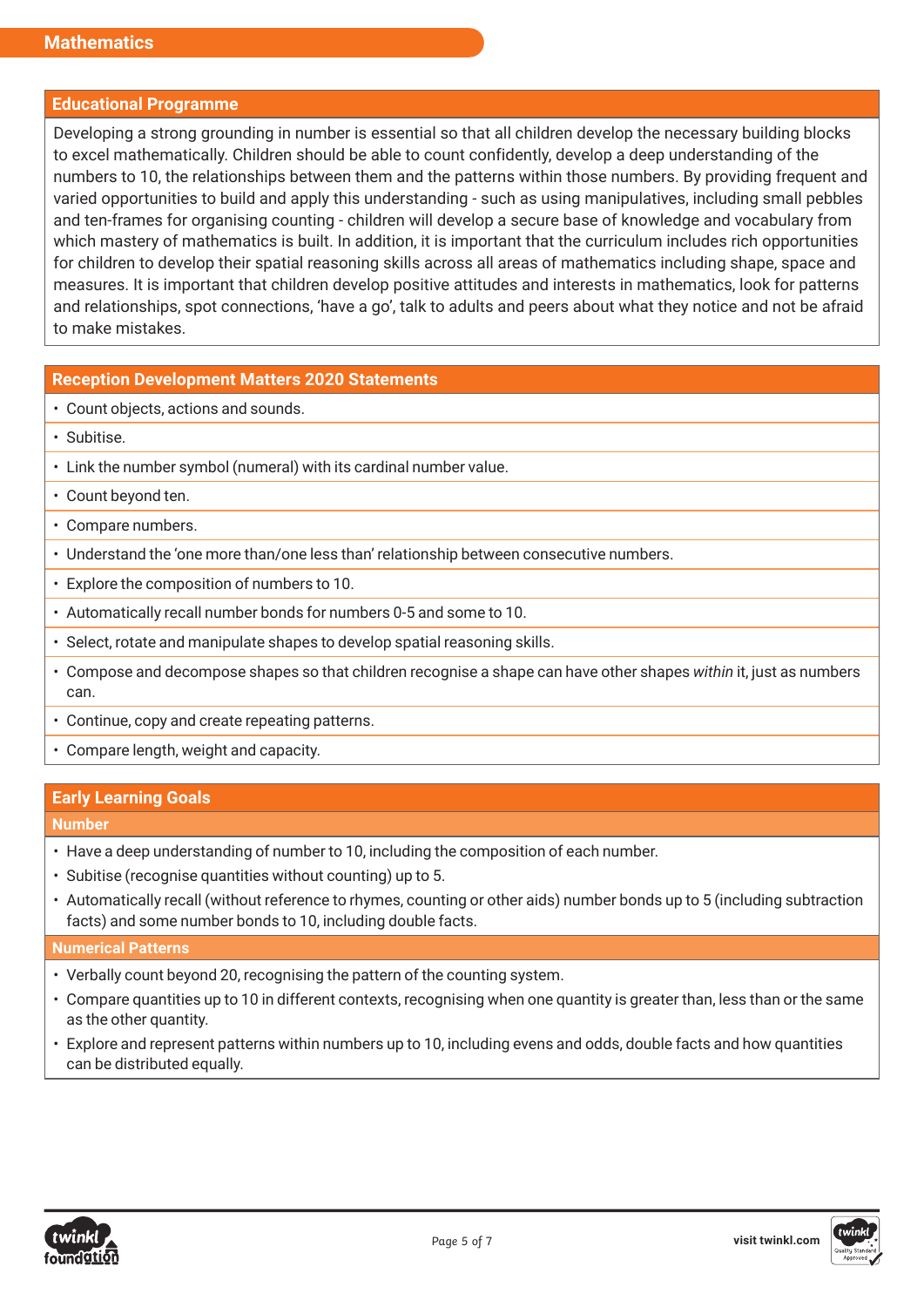Understanding the world involves guiding children to make sense of their physical world and their community. The frequency and range of children's personal experiences increases their knowledge and sense of the world around them – from visiting parks, libraries and museums to meeting important members of society, such as police officers, nurses and firefighters. In addition, listening to a broad selection of stories, non-fiction, rhymes and poems will foster their understanding of our culturally, socially, technologically and ecologically diverse world. As well as building important knowledge, this extends their familiarity with words that support understanding across domains. Enriching and widening children's vocabulary will support later reading comprehension.

### **Reception Development Matters 2020 Statements**

- Talk about members of their immediate family and community.
- Name and describe people who are familiar to them.
- Comment on images of familiar situations in the past.
- Compare and contrast characters from stories, including figures from the past.
- Draw information from a simple map.
- Understand that some places are special to members of their community.
- Recognise that people have different beliefs and celebrate special times in different ways.
- Recognise some similarities and differences between life in this country and life in other countries.
- Explore the natural world around them.
- Describe what they see, hear and feel whilst outside.
- Recognise some environments that are different to the one in which they live.
- Understand the effect of changing seasons on the natural world around them.

## **Early Learning Goals**

# **Past and Present**

- Talk about the lives of the people around them and their roles in society.
- Know some similarities and differences between things in the past and now, drawing on their experiences and what has been read in class.
- Understand the past through settings, characters and events encountered in books read in class and storytelling.

#### **People, Culture and Communities**

- Describe their immediate environment using knowledge from observation, discussion, stories, non-fiction texts and maps.
- Know some similarities and differences between different religious and cultural communities in this country, drawing on their experiences and what has been read in class.
- Explain some similarities and differences between life in this country and life in other countries, drawing on knowledge from stories, non-fiction texts and (when appropriate) maps.

## **The Natural World**

- Explore the natural world around them, making observations and drawing pictures of animals and plants.
- Know some similarities and differences between the natural world around them and contrasting environments, drawing on their experiences and what has been read in class.
- Understand some important processes and changes in the natural world around them, including the seasons and changing states of matter.